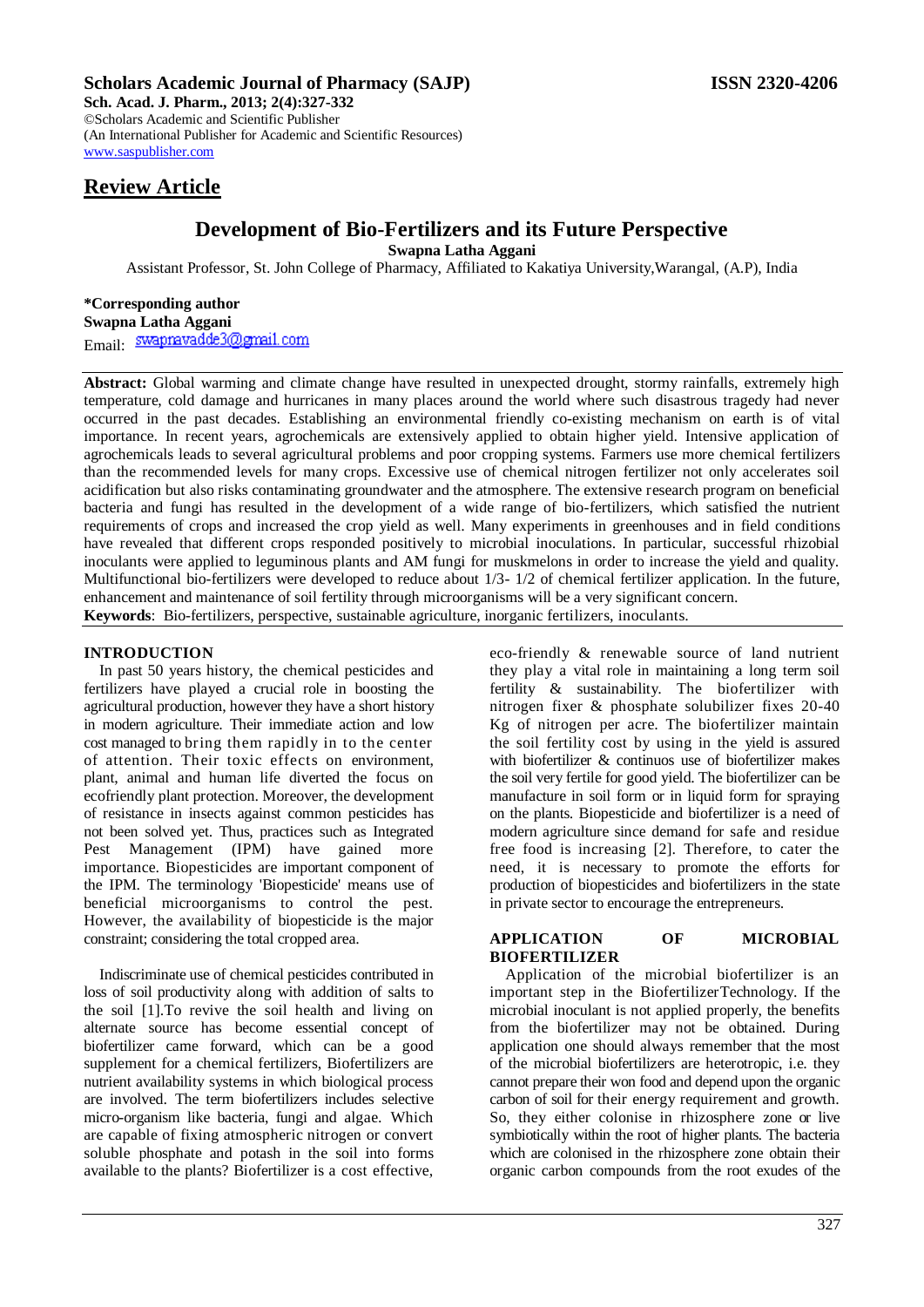higher plants. The symbiotic ones obtain organic carbon directly from the root. So, microbial inoculants must be applied in such a way that the bacteria will be adhered with the root surface. So, in case of transplanting crops, the inoculant are applied through roots, and in case of the crops in which seeds are sown directly in the field, the inoculants are applied through the seeds so that they can colonize in the rhizosphere region when the young roots are emerged after germination of seed [3].

On the basis of the above principal, the following inoculation methods has been developed:

- 1. Inoculation of the seeds by slurry inoculating technique
- 2. Inoculation of seeds by seed pelleting technique
- 3. Inoculation of the seedlings
- 4. Inoculation of the soil by solid inoculation technique

#### **LABORATORY SETTING AND OPERATIONS Aseptic techniques**

Working in absence of contaminants is very important thing. Aseptic technique is essential for all pathology work and must be thoroughly practiced and mastered.Insect pathogenic fungi or bacterial cultures for insect pathology must be pure. This means that they must be free of any living microbes other than the one required. The presence of unwanted microorganism (fungi or bacteria) is known as contamination and the microbes responsible for contamination are referred to as contaminants. We use aseptic technique so that we can handle, or manipulate microorganisms without appearance of contaminants into the culture. Aseptic technique also helps to protect the operator from potential infection from pathogenic organisms [4].

Always use aseptic technique when handling microorganisms and also when preparing microbiological media in which to grow these organisms.

#### **Sterilization**

Elimination of all viable microbes from a material is known as sterilization. Sterilization is nonselective process. It is very important stage for any microbiological work. The success of proper sterilization ensures quality of final product. All equipments and medias to be used during the handling of the microorganism must be sterile.

#### **Disinfection**

Disinfection is a way to reduce the contaminant load. It removes potentially infective microbes, but does not render the object sterile. Many different methods of sterilization are being used. The sterilization method you use depends on the equipment you have and what it is you are sterilizing. As a general rule, the following methods are most appropriate.

#### **Microbial growth media**

Wet heat sterilization, usually using an autoclave although a domestic pressure cooker will do just as well

- 1. Raise the temperature to 121°C and the pressure in the closed chamber to 15 psi for 15-20 minutes.
- 2. Do not over fill vessels containing liquid; leave a large space at the top of all bottles to allow for expansion and boiling of the liquid on heating in the autoclave.
- 3. Loosen screw caps before autoclaving.

# **Laboratory growth media**

Sterilize as above using wet heat sterilization or dry heat sterilization in an oven (see lab techniques) at 160°C for 1-2 hours. If you have no autoclave, pressure cooker or oven, you can use certain chemical agents such as strong acids or alkalines, phenols or ethylene oxide. All chemical methods are potentially hazardous to the operator and should be avoided where possible. Methods for chemical sterilization can be found in the Plant Pathologists Pocketbook.

#### **Small pieces of equipments:**

Sterilize glass rods and metal tools by dipping them in 70% ethanol (alcohol) and then flaming to burn off the alcohol. Sterilize inoculating loops and needles by holding in a flame until red-hot.

# **CURRENT STATUS OF BIO-FERTILIZERS DEVELOPMENT**

The main and direct purposes of applying biofertilizers to soil are: to provide nutrient sources and good soil conditions for the growths of crops when used as a live body;, to partially substitute and enhance the function of chemical fertilizer and then subdue the application quantities of fertilizers and still maintain the same crop yields and the capital used for making bio-fertilizers is cheaper than that of chemical fertilizers and to lessen the negative effect aroused from applying chemical fertilizers to soil. On the other hand, the indirect purposes of using bio-fertilizers to soil are: to enhance the growth of root system to increase the water and nutrient absorption abilities of crops, extend the life of root, neutralize and degrade harmful materials accumulated in soil, promote survival efficiency of seedling after transplanting and get shorter time for the flower to come out.

The current researches and development of biofertilizers varies in different aspects such as follows:

#### **Rhizobial Inoculants**

In Taiwan, research work in the selection of efficient rhizobial strains for inoculation started in 1958. Collection, isolation and subsequent selection of effective rhizobial strains and its uses in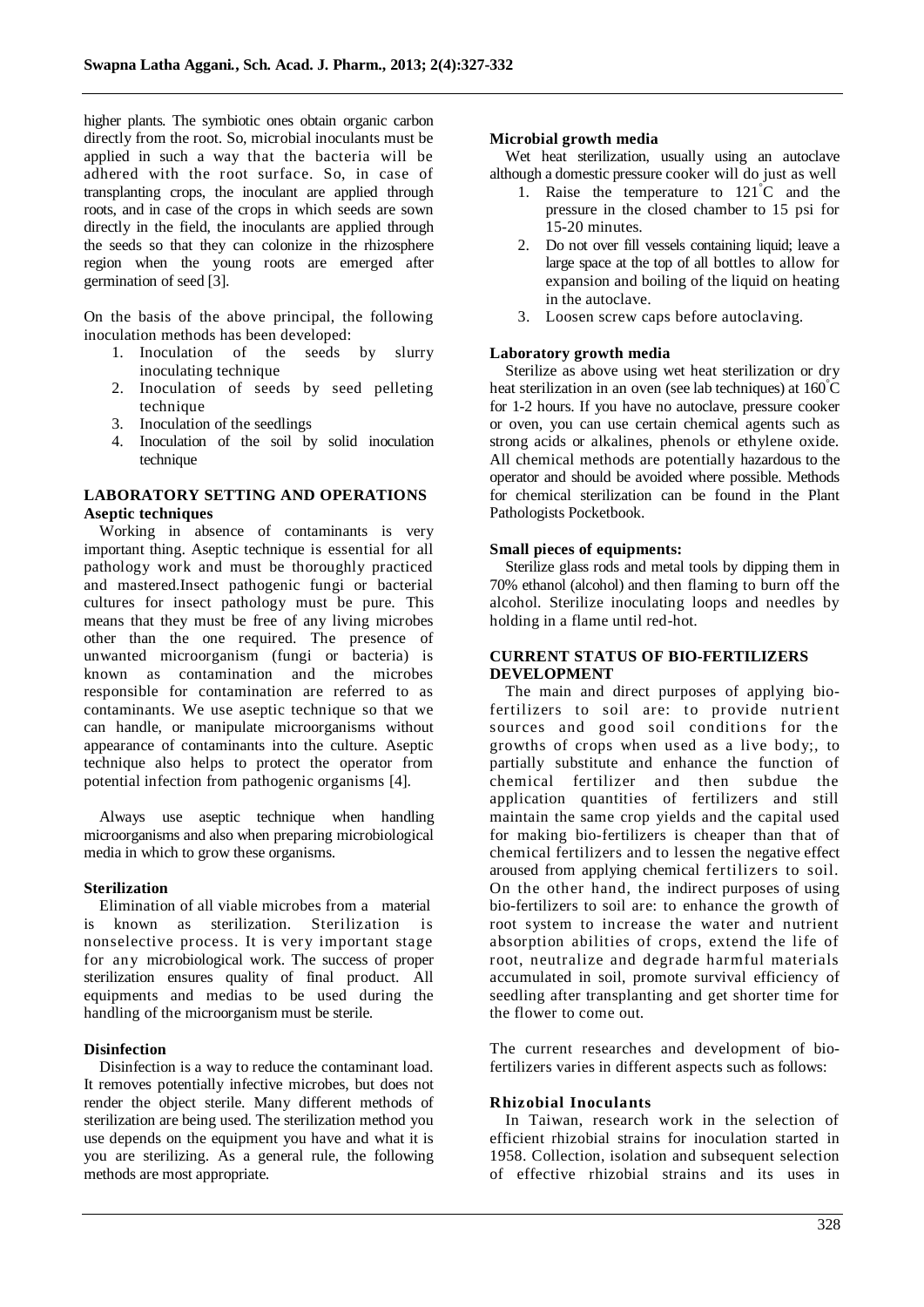agriculture have yielded fruitful results. Significant variations were observed among rhizobial strains [5]. Wu (1958) [15] selected a number of pure rhizobial strains from lupin, alfalfa, peanut, crotalaria and soybean and conducted a wide range of field experiments to select the effective inoculants. Yields were significantly increased when lupin, alfalfa, peanut and soybean were inoculated with selected rhizobial strains compared to those with noninoculated plants.

After the 1980s, slow and fast-growing soybean rhizobial strains were isolated and selected from Taiwan soils for inoculation [6]. Several effective isolates were deposited in the Culture Collection and Research Center (CCRC) of the Food Industry Research and Development Institute in Taiwan (CCRC 1991) [1].

Few field experiments were conducted to determine the effects of single and mixed inoculations with rhizobium and Arbuscular-Mycorrhiza (AM) in six different tropical soils found in Taiwan [7]. The results indicated that inoculation with rhizobial strains alone increased  $N<sub>2</sub>$  fixation and soybean yield in three out of six fields. Inoculations with rhizobial strain singly, or in combination with AM, without any  $N_2$  fertilizer applications, significantly increased soybean yield from 5% to 134% in the field experiments. The results from the other experimental site also showed that a mixed inoculant of rhizobium and AM can be an efficient biological fertilizer that maximizes soybean yields.

# **The effect of inoculating associative and free living nitrogen-fixing bacteria on the growth of crops**

Corn seed blended with peat moss was mixed with Azospirillum sp. suspension  $(3.6 \times 10^8 \text{ cftu} \text{ ml}^{-1})$ at a ratio of 1:5 (w:w) and sowed in the field. The experimental result showed the growth of corn could be significantly promoted and that the flowering time of the corn became one week earlier than that of corn seed without Azospirillum sp. suspension [7]. The fresh weights of melon and papaya seedling inoculated with Azotobacter sp. suspension  $(10^7 \text{ cftu. ml}^{-1})$ once a week were 68% and 103% respectively, heavier than those of seedlings without inoculating suspension [7].

# **Phosphate-solubilizing microbial inoculants**

Phosphate-solubilizing bacteria (PSB s) were isolated from various soils in Taiwan. Aliquots of soil diluted in sterile water (1:10, w:v) were placed on calcium phosphate medium (modified from Subba Rao, 1982 [11]) for the isolation of Phosphatesolubilizing bacteria.

The basic research on phosphatesolubilizing bio-fertilizers was successfully established during 1990s in Taiwan [8]. Crop plants such as peanut, various horticultural plants and vegetables were successfully inoculated with PSBs to obtain higher yields. Several field experiments concluded that PSBs do not only improved the growth and quality of crops but also drastically reduced the usage (by 1/3-1/2) of chemical or organic fertilizers.

Tomato and muskmelon seeds were immersed in PSB suspensions; diluted to  $10^{-3}$  with Hoagland's solution for 1 minute and sowed in pot containing vermiculite to carry out the experiment. Experimental results showed that the suspensions of PSBs significantly promoted the height and fresh weight of tomato and muskmelon seedlings, respectively. The propagating stem length and growth tendency of muskmelon inoculated with TARIB 108 were larger than those of control treatment after field experiment was carried out for six weeks. The average fruit weight and volume of muskmelon inoculated with TARIB108 suspension was  $50-g$  heavier and  $24 \text{ cm}^3$  larger than that of non-inoculated treatment. The sweet index (Brix) of muskmelon inoculated PSB TARIB108 was 2 degrees higher than that of non-inoculated treatment. The propagating stem length of watermel on inoculated with PSB suspension was 60 cm longer than that of non-inoculated watermelon (Chien and Chang, 2004).

The suspensions  $(5 \times 10^8)$  $cfu.ml^{-1}$ ) of Klebsiella sp., Bacillus sp. (PSBs) and Azospirillum sp. (associative nitrogen-fixing bacterium) were mixed at equal volume and then added to spent mushroom sawdust compost at a ratio of 1:100 to make corn crop have significantly higher and heavier shoot than those of control treatment in a pot cultural experiment [9].

# **AM Inoculants**

The major AM fungi used for inoculation were Glomus spp. isolated from tropical soil of Taiwan (Young, 1986). Chlamydospores were borne terminally on single undifferentiated h yphae in soil. The mature spores were separated from the attached hyphae by a septum. The AM fungal inoculant was placed in pots containing sterilized mineral attapulgite  $[(Mg.AI)_{5}Si_8O_{22}(OH)_4.4H_2O]$  with Zea mays as the host plant. The AM inoculant used in pot experiments contained approximately 50 spores per gram of soil together with infected roots [10].

Young et al. (1986) used two species of AM in a pot experiment to observe the effect of inoculation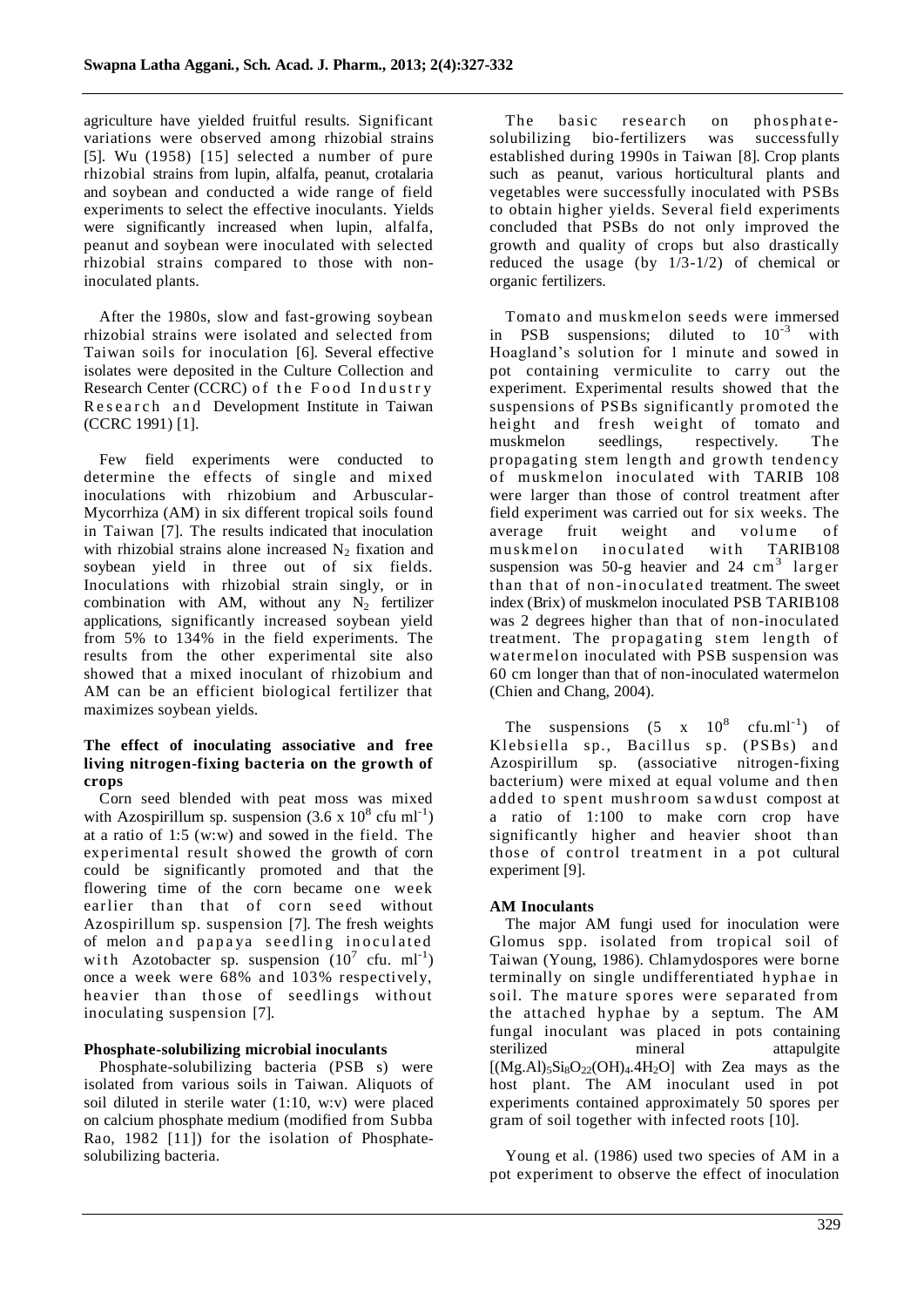of AM fungi in the yield and mineral P utilization in soybean. The results showed that the AM fungi in oculation increased soybean yields over the uninoculated treatments to certain extent depending on the soil type. Moreover, the P uptake by soybean was significantly improved in the inoculated treatments. In a similar experiment, rhizosphere soil was used to assess the difference in P uptake by the soybean plants. Soybean in non-inoculated treatments took up minimum Al- P from acidic soils whereas, less Ca-P from calcareous soil and failed to absorb Fe-P from any soil types. Inoculation with either of the two mycorrhizal fungi improved the uptake of Al-P by soybean in acidic soils, and also increased the uptake of Ca-P in calcareous soils and significant amount of Fe-P uptake was evidenced. These results suggested that AM can enhance uptake of fixed soil P. The efficiency rate of utilizing various forms of mineral P by mycorrhizal plants depends on the species of mycorrhizal fungi inoculated and soil types. Further, Chang and Young (1992) showed that inoculation of tea cuttings (cv. TTES No. 12) inoculated with AM fungi or PSBs significantly enhanced the growth of tea seedlings [11].

River sand mixed with chicken compost at a ratio of 4:1 (v:v) filled in Jiffypot and added Glomus clarum inoculant to have 50 AM fungus spores and then planted with melon. The result showed the flowering time could be 7 days shorter than that of treatment without adding the inoculant. In green house experiment, it showed the quality of melon could be increased. The percentages of first class and second class melons were increased by 22% and 52%, respectively. After harvesting its fruit, the melon's stolon stem was removed and the new bud was successfully developed to have 70% survival percentage. Within 35 days, melon fruit attained its maturity to have another harvest [12]. The research result showed that such process could be used to lessen the cost of buying melon seedling.

Cheng and Chung, 2004 and Chiu et al. 2004 conducted an ecpreiment in papaya. Papaya seedling in pot medium containing 150 spores of AM fungi (Glomus aggregatum, Glomus etunicatum, Glomus clarum, Glomus mosseae, Acaulospora scrobiculata) grew faster and wider root system than those of control treatment. The shoot fresh weight and height of orange tree inoculated with AM fungus spore were 30.2-67.4% heavier and 17.6-39.4% higher than those of orange tree without inoculation after the experiment was carried out four months. Pot media planted with different flower crops added with AM inoculants have more than 100 spores has earlier flowering time, more numbers of flower, larger flower diameter, heavier

fresh and dry flower weights than those of pot media without adding AM inoculants [13].

# **FARMERS' ACCEPTANCE AND UTILIZATION OF BIOFERTILIZERS**

In order to promote sustainable agriculture, both central and local government agencies in Taiwan are supporting extensive application of bi ofertilizers. Major programs for the application of bio-fertilizer include production of rhizobial, Psolubilizing microbial inoculants for soybeans that can be used as vegetables and for other crops, and production of AM inoculants for melons and other horticultural crops. It also aims at improving biological nitrogen fixation in soybe ans that are consumed as vegetables, peanuts, and in red bean. Similarly, emphasis in attaining higher yield and better quality horticultural crops were being given through three major programs- the production of inoculants, extension programs so that farmers can apply inoculants on to their farms and demonstration and awareness programs to show farmers the benefits of inoculated plots.

Soybeans for vegetable purpose are extensively produced in Taiwan and exported to Japan. Superior and constant maintenance of quality will be an important factor governing the export value of soybeans in the international market. But earlier, farmers were applying more chemical fertilizer than the recommended levels leading to inferior quality of beans. Since 1988, the Department of Soil and Environmental Sciences at National Chunghsing University in Taiwan actively started the production of efficient inoculants (liquid and solid bio-fertilizers) that can maintain yield and superior quality soybeans, which were exported and presently being consumed as vegetables in several countries. During last 20 years (from 1987 to 2006), enough inoculants were produced to inoculate approximately 65,091 ha of farmland. Over the years, farmer's economic gain also increased significantly (US\$27 million) on using rhizobial inoculants. Moreover, a great deal of chemical fertilizer was saved and further groundwater pollution caused by N leaching was significantly reduced.

Healthy seedlings are one of the essential factors affecting the growth and yield of crops. Over the past decades, AM inoculants have been produced by the Agricultural Research Institute of COA, National Chunghsing University, National Pingtung University of Science and Technology in Taiwan, and the inoculants were distributed and technologically demonstrated to farmers by se veral Agricultural Experimental and Improvement District Stations for inoculating many crops, particularly horticultural and ornamental plants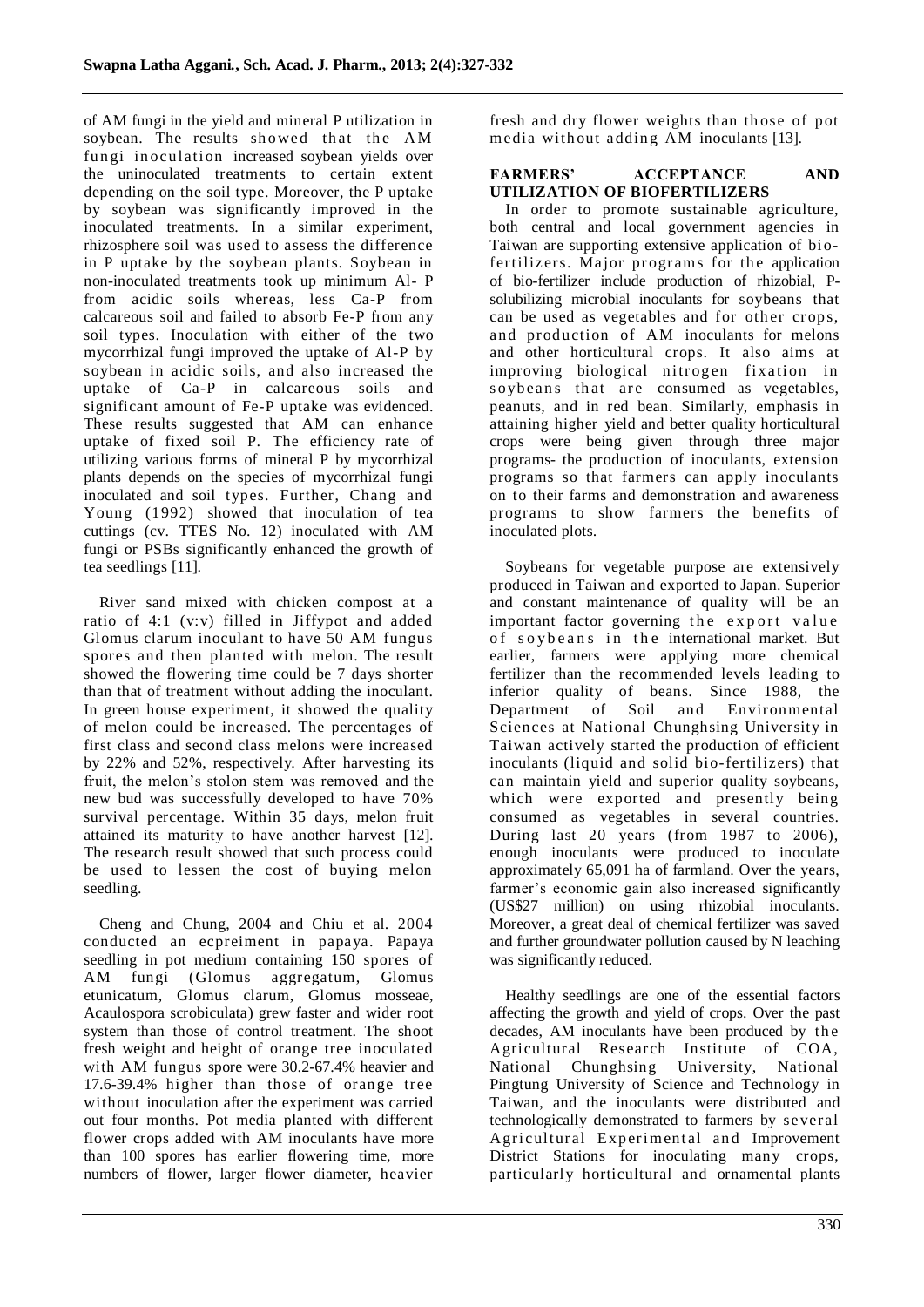such as muskmelon, citrus, strawberry, lily, tomato, chrysanthemum, gerbera, tea, and fruit trees [14].

# **FUTURE PERSPECTIVE OF BIO-FERTILIZERS**

 Excess nutrients are accumulated in soils, particularly P as a result of over application of chemical fertilizers by farmers during intensive agricultural practices. Hence, major research focus should be on the production of efficient and sustainable bio-fertilizers for crop plants, wherein inorganic fertilizer application can be reduced significantly to avoid further pollution problems. In view of overcoming this bottleneck, it will be necessary to undertake short-term, medium, and long-term research, in which soil microbiologists, agronomists, plant breeders, plant pathologists, and even nutritionists and econ omists must work together [15].

The most important and specific research needs should highlight on following points:

- 1. Selection of effective and competitive multi-functional bio-fertilizers for a variety of crops.
- 2. Quality control system for the production of inoculants and their application in the field, to ensure and explore the benefits of plantmicroorganism symbiosis.
- 3. Study of microbial persistence of biofertilizers in soil environments under stressful conditions
- 4. Agronomic, soil, and economic evaluation of bio-fertilizers for diverse agricultural production systems.
- 5. Transferring technological know-how on biofertilizer production to the industrial level and for optimum formulation.
- 6. Establishment of "Bio-fertilizer Act" and strict regulation for quality control in markets and application.

# **CONCLUSION**

 To improve and maintain the productivity of agricultural lands, the integrated approach to determine the most favorable plant-microorganism interaction is vital. The current trend of low input chemicals in sustainable agricultural systems will contribute to the goal. We have successfully shown the use of AM fungal inoculum in the field for many crops. Current inoculum development technologies are capable of producing sufficient quantities of effective inoculum with applausible shelf life for economical use in many horticultural systems (Safir 1994). Council of Agriculture (COA) held various seminars as well as workshops on the application of biofertilizers, so that farmers would have the opportunity to understand the effects of biofertilizers and are willing to use them. Farmers were invited to inspect the growth of AMF, Rhizobial or PSB inoculated crops in the fields and

were encouraged to participate in workshops after viewing the successful outcomes of using biofertilizers. The application of inorganic chemical fertilizers was thus significantly reduced to 30-50%. This helps in the realization of environmental friendly and sustainable agriculture.

# **REFERENCES:**

- 1. CCRC, Catalogue of Strains. Food Industry Research and Development Institute, Hsinchu, Taiwan, R.O.C, 1991.
- 2. Chang DCN; Effect of three Glomus endomycorrhizal fungi on the growth of citrus rootstocks. Proc. Int. Soc. Citriculture, 1987; 1: 173-176.
- 3. Chang DCN; The use of vesicular arbuscular mycorrhiza on flower crops. Proceedings of Symposium on Development and Application of Bio-fertilizers.Taiwan Agricultural Research Institute, 1994: 173- 182.
- 4. Chang FP and Young CC; Ecology of vesicular-arbuscular mycorrhizal fungi in tea garden soils. Taiwan Tea Research Bulletin, 1992; 11: 63-77.
- 5. Chang FP and Young CC; Effects of VA mycorrhizal fungi and phosphorussolubilizing bacteria inoculated on growth of tea cuttings in plastic bag. Taiwan Tea Research Bulletin, 1992; 11: 79-89.
- 6. Welbaum GE, Zhen-Xing S, Watkinson JI, Chun-Li W and Nowak J; Priming soilless growing medium with disaccharides, and increased particle aggregation and moisture retention during muskmelon transplant production. J. Amer. Soc. Hort. SCI, 2009; 134(3): 387-395.
- 7. Berman-Frank I, Lundgren P, Yi-Bu Chen, Küpper H, Kolber Z, Bergman B, Falkowski P; Segregation of nitrogen fixation and oxygenic photosynthesis in the marine Cyanobacterium Trichodesmium. Science, 2001; 294(16): 1534-1537.
- 8. Rajankar PN, Tambekar DH and Wate SR; Study of phosphate solubilization efficiency of fungi and Bacteria isolated from saline belt of Purna river basin. Res. J. Agric. Biol. Sci., 2007; 3 (6): 701-703.
- 9. Rao DLN; Biofertilizer situation in India and future thrusts. ICAR, 1999:1-3.
- 10. Seshadri S, Muthukumarasamy R, Lakshminarasimhan C and Ignacimuthu S; Solubilization of inorganic phosphates by Azospirillum halopraeferans. Current Science, 2000; 79(5): 565-567.
- 11. Subba Rao NS; Bio-fertilizers in Agriculture, New Delhi, India: Oxford and IBH publishers, 1982: 128-136.